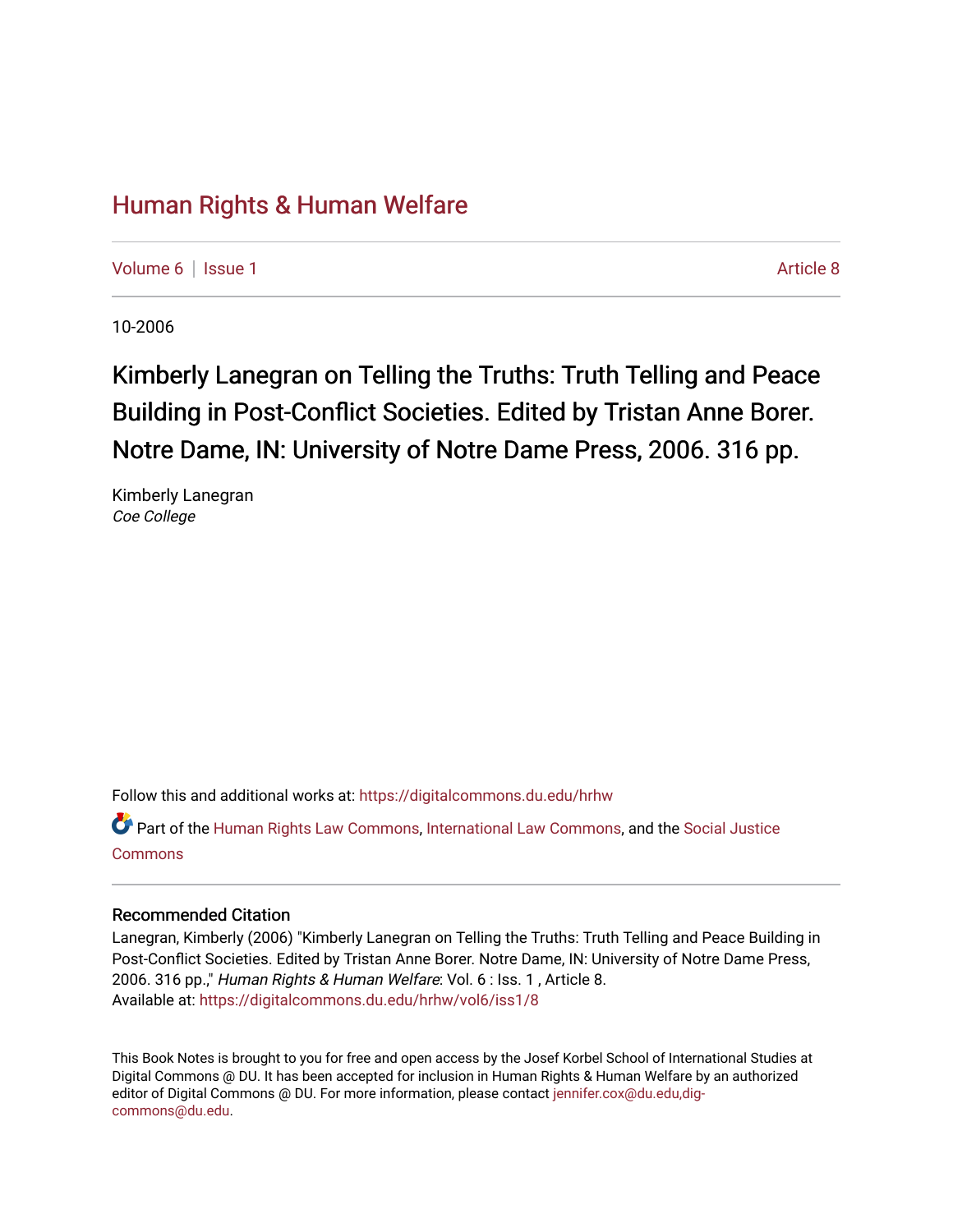## **Telling the Truths: Truth Telling and Peace Building in Post-Conflict Societies. Edited by Tristan Anne Borer. Notre Dame, IN: University of Notre Dame Press, 2006. 316 pp.**

This collection, edited by Tristan Anne Borer, demonstrates that scholarship of transitional justice and truth-telling structures is reaching a new stage of maturity. This interdisciplinary group of scholars and practitioners confront and problematize a number of aspirational assumptions found in the discourse between both scholars and policy-makers about the utility of truth commissions. The authors explicitly question the value of truth telling for countries emerging from protracted conflicts, call for modest expectations of any single attempt to hasten reconciliation, and present nuanced interpretations of the complexities of truth telling and peace building.

The central question of the book is: "Will truth bring peace?" Thus, the authors integrate the literature of conflict resolution and peace-building with scholarship of transitional justice—a worthy and hitherto largely neglected task. Ultimately, as Borer states, their final answer is "an extremely modest 'it depends'" (43). The authors' passion, regarding the need for truths to be told, courses through their words. But they look with clear eyes on the complexities of the tasks confronting truth-telling efforts and the specific shortcomings of individual mechanisms.

A number of the authors explicitly reject the tendency toward vague and aspirational conceptualizations that weaken much of the transitional justice and peace making literature. Tristan Borer offers a theoretical chapter that defines concepts, central to her proposed research agenda, for carefully examining how truth telling may contribute to sustainable peace. Charles Villa-Vicencio defines and advocates a rather limited goal of "political reconciliation" in which forgiveness need not be achieved, yet victims and perpetrators do "learn to live together in pursuit of the common good" (60). David Becker similarly seeks realistic expectations for confronting truth. He condemns the "illusion of harmony"( 231) for leading to false expectations of the scale and type of repair that can actually follow periods of wide-scale atrocities. He suggests that being realistic about healing a community means integrating anger, pain, and even lasting hate into a broad shared commitment to go on living together.

Other authors address more specific challenges to truth-telling projects. Debra DeLaet convincingly argues that truth commissions must demonstrate an ability to address the gendered aspects of violence and truth. Incomplete biased truths result from commissions that inadequately confront how women and men experience, perpetrate, and discuss violence in different ways. Brandon Hamber argues that truth-telling efforts must clearly link present conditions with past human rights abuses if the result is to actually make future violence less likely. South Africa's culture of violence survived its Truth and Reconciliation Commission, and its human rights culture remains underdeveloped. He links this sad reality to the commission's insufficient understanding of the impact of political violence, inadequate interpretation of the meaning and context of Apartheid's crimes, and misguided effort to make a "break with the past."

Three other authors highlight positive possibilities inherent in truth-telling projects. Jennifer Llewellyn presents a careful interpretation of restorative justice and argues that restoring relationships is the ultimate end of all justice. She feels that the restorative approach has been trapped into a limited temporal space by being so closely associated with transitional justice.